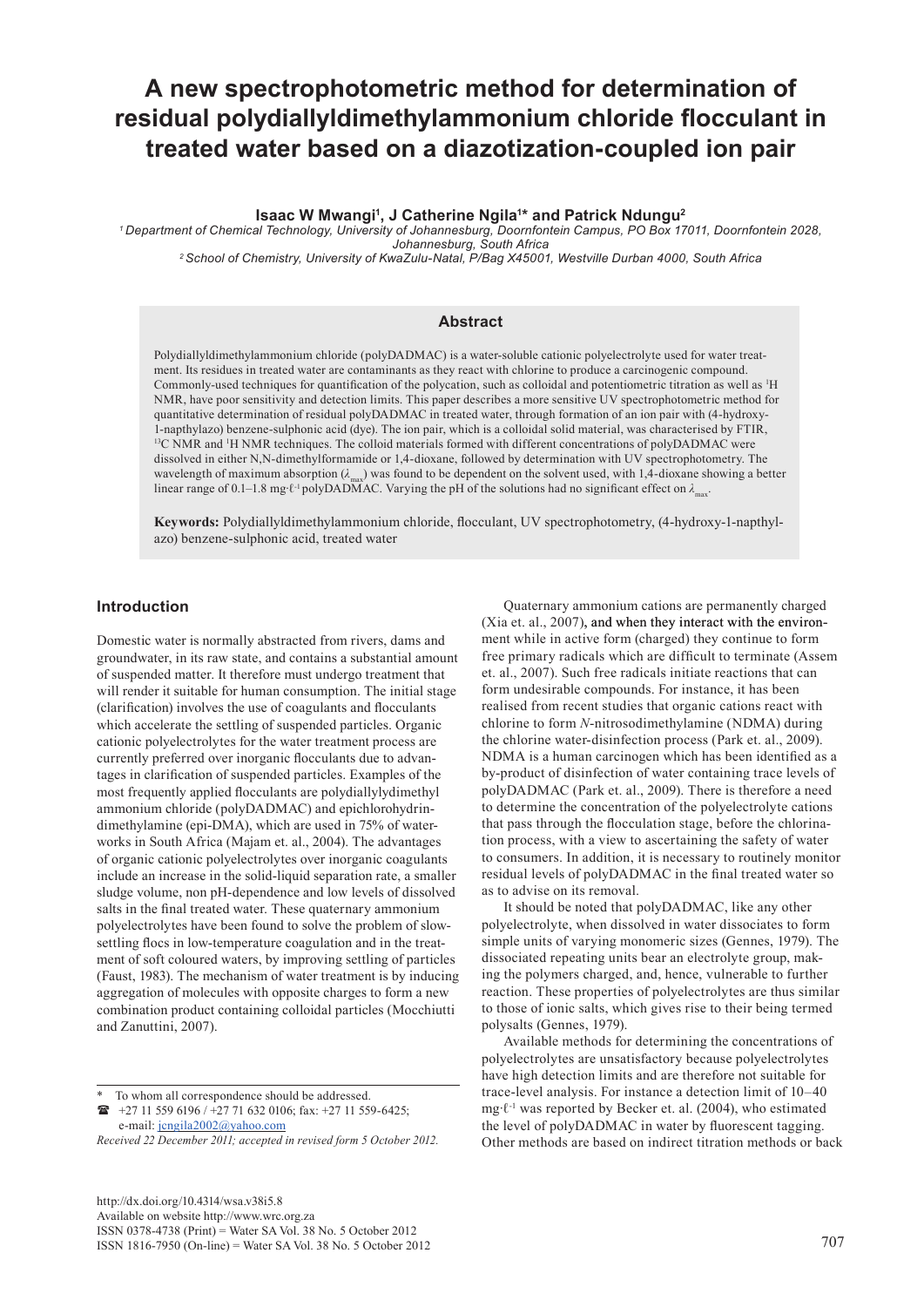titration techniques (Wanga et. al., 1989). These methods have severe limitations in terms of achieving good linearity, accuracy, precision, reproducibility and detection limits (Sakai., 2001). The other challenge is that the cationic polymer is UV inactive and it is therefore not possible to employ UV-Vis spectrophotometry for its analysis (John et. al., 2002). However, a study by Parazak et. al. (1987) observed that complexation of the polyelectrolyte with an anionic dye forms an insoluble complex. Studies have been undertaken to determine the correlation between charge density and antimicrobial efficacy for quantification of quaternary ammonium salts attached on a surface, by Tiller et. al*.* (2001), Al-Shihry (2005), Kügler et. al. (2005) and Zander et. al*.* (2008), which showed that dyes bind to quaternary ammonium at a molar ratio of 1:1.

In view of the challenges faced in the determination of polyDADMAC levels in water, the study reported herein exploited the solubility property of the polyDADMAC-dye ion pair formed when polyDADMAC is reacted with (4-hydroxy-1-naphylazo) benzene-sulphonic acid dye. The ion pair (complex) is a coloured colloid which is soluble in selected non-aqueous solvents. The quantity of the ion pair in the nonaqueous solution was then determined by UV spectrophotometry. This approach was used to develop an efficient new method for the determination of trace levels of polyDADMAC residuals in treated water.

# **Materials and methods**

## **Chemicals and reagents**

All of the solutions were prepared in double-distilled water. The reagents used were of analytical grade. Sodium nitrite, sodium hydroxide and sodium bicarbonate were supplied by Associated Chemical Supplies Ltd, Fluka Analytical (Buchs, Switzerland). Sulphanilic acid, N,N-dimethylformamide (DMF), 1,4-dioxane and 1-naphthol were supplied by BDH (London, UK) while hydrochloric acid and deuterated water were supplied by Sigma Aldrich (Johannesburg, South Africa). The polyDADMAC was supplied by Umgeni Water Treatment Works (Durban, South Africa), and had a density of 1.09 g·mℓ-1 and 35% w/v solution in water (diallyldimethyl ammonium chloride, DADMAC monomer has a molecular mass 161.66  $g$ ⋅mol<sup>-1</sup>).

## **Instrumentation**

Fourier transform infrared (FT-IR) spectrophotometer, Perkin Elmer 100 (USA) with sampling accessory, was used to characterise the polyDADMAC-dye ion pair (Mukamel, 2000). 1 H NMR spectrometry was performed with a 400 MHz Bruker Avance spectrometer (Germany) using deuterium oxide as the lock solvent. Solid samples of the ion pair were characterised by solid-state carbon-13 nuclear magnetic resonance, <sup>13</sup>C NMR, using a Bruker 600 spectrometer with cross polarisation/magic angle spinning (CP/MAS). The 13C NMR experiments were performed at a frequency of 10 MHz while cross-polarisation was calibrated with glycine at 10 KHz and spinning rate was set at 5 KHz. The contact time for CP/MAS was 1 ms and the delay time for acquisition was 5 s. Optical absorbance measurements were carried out on a Perkin Elmer LAMBDA 35 UV-Vis spectrophotometer (USA). The analysis was carried out using a wavelength range between 300 and 200 nm.

## **Experimental procedures**

## **Preparation of azo dye and polyelectrolyte ion pair**

## *Diazotization of sulphanilic acid*

A 6 mM solution of diazosulphanilic acid was prepared by dissolving 0.116 g of sulphanilic acid and 0.035 g sodium nitrite in approximately 500 mℓ of water. The solution was cooled to  $0^{\circ}$ C on ice, and 2 m $\ell$  of 2 M HC1 was added with vigorous stirring. The presence of excess nitrous acid was tested using a starch-iodide paper and the excess nitrous acid mopped up with a few drops of sulphanilic acid solution (Schoutissen, 1933).

## *The coupling reaction of the azo dye and naphthol*

The solution (about 500 mℓ) of azo dye prepared above was reacted with 1-naphthol (0.0067 mol) coupling reagent solution. The latter was prepared by dissolving 0.969 g of 1-naphthol (molar mass of 144.17 g∙mol-1) in a minimum amount of ethanol (10 mℓ) followed by addition of 20 mℓ of 0.1 mol⋅ℓ<sup>-1</sup> sodium bicarbonate (Whitlock et. al., 1972). Finally 500 m $\ell$ of azo dye was added. The solution mixture was made up to 1  $\ell$  with cold distilled water (5°C) and stored under dark conditions (Whitlock et. al., 1972). The coupled product, (4-hydroxy-1-napthylazo) benzene-sulphonic acid, has a molecular mass of 350.33 g∙mol-1, and is highly water-soluble (Horita et. al*.*, 1997).

# *Formation of polyDADMAC–dye ion pair*

Composite diazotization-coupling reagent containing sulphanilic acid as the diazotisable aromatic amine and 1-naphthol as the coupling agent was used for the spectrophotometric determination of trace amounts of polyDADMAC. The coupled azo dye  $(5 \text{ m} \ell)$  was reacted with several portions (1 ℓ) of varying concentrations (0.1–25 mg⋅ℓ<sup>-1</sup>) of polyDAD-MAC and the mixture was allowed to equilibrate for 2 h resulting in the formation of a colloid (Horita et. al.*,* 1997).

## **Characterisation experiments**

The polyDADMAC-dye ion pair colloid was filtered through a sintered glass crucible (number 4, porosity specification) and the resulting solid mass dissolved in either 10 mℓ of dimethylformamide (DMF) or 1,4-dioxane, separately (Horita et. al., 1997). The solutions were diluted to 1  $\ell$  and then analysed using a UV-Vis spectrophotometer. Each respective blank reference solution for this analysis was prepared by dissolving 10 mℓ of either DMF or 1,4-dioxane and diluting the resultant solution to 1  $\ell$  with water, similarly to the samples.

Samples for FTIR and 13CNMR analyses were prepared by reacting solutions of known polyDADMAC concentration with the coupled dye. The resulting mixture was filtered through a sintered glass crucible. The residual solid colloidal material was dried at  $60^{\circ}$ C and cooled in a desiccator before analysis. Samples for characterisation experiments with <sup>1</sup>HNMR were prepared by measuring 9  $\mu\ell$  of polyDADMAC (1.09 g∙ℓ-1, 35% solution in water) into a vial and diluting this with 1 mℓ of deuterated water. Solutions for characterisation with UV-Vis spectrophotometry were prepared by reacting known volumes of dye solutions with known quantities of polyDADMAC and allowing the mixtures enough time to form colloids. The products were filtered through a sintered glass crucible and the resulting solid dissolved in either dimethylformamide or 1,4-dioxane.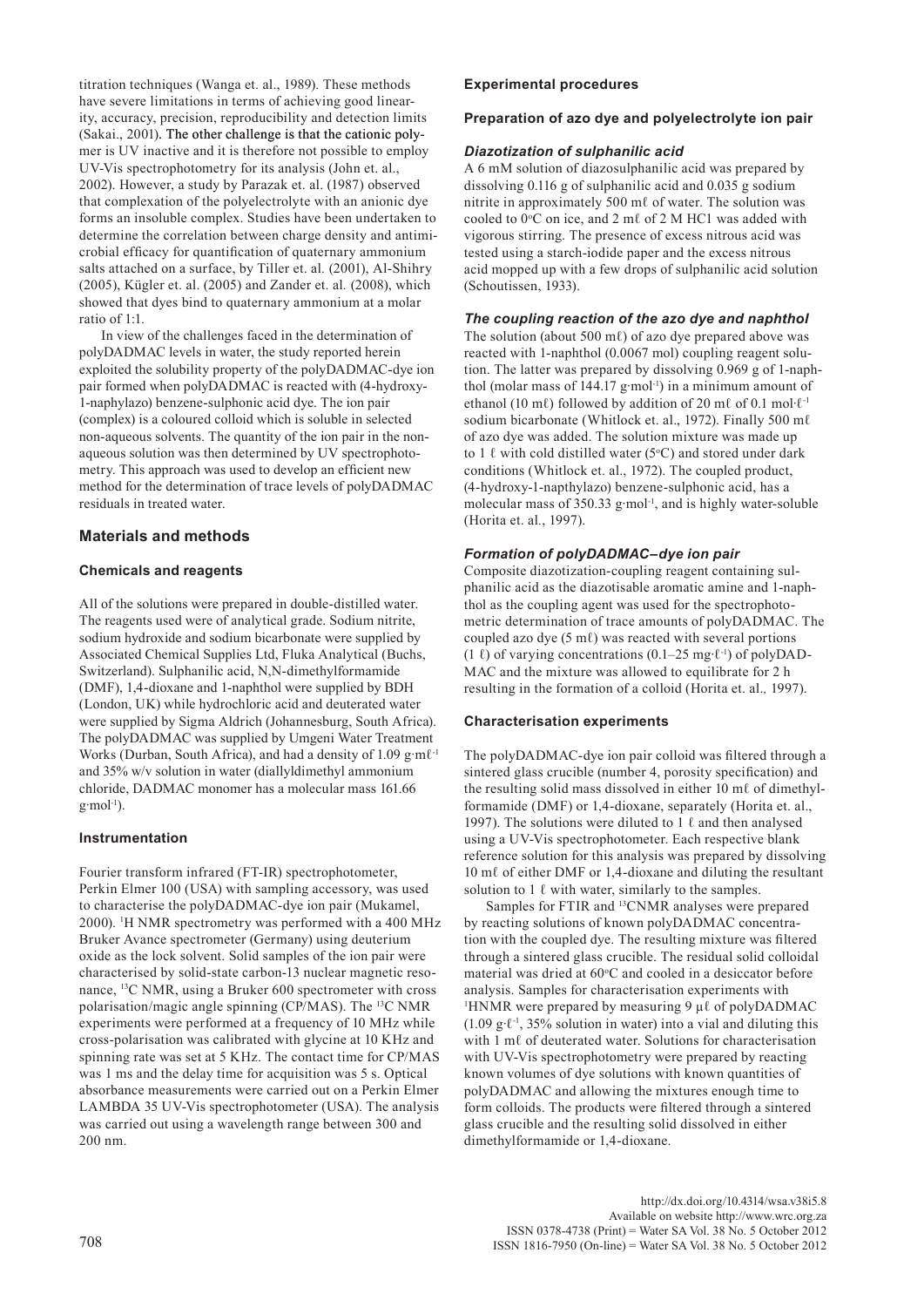#### **Spectrophotometric determination of trace amounts of polyDADMAC**

Experiments to quantify polyDADMAC by <sup>1</sup>H NMR technique were done by preparing the polyelectrolyte solution in deuterated water. Approximately 10 mg of polyDADMAC was placed in a vial and 1 mℓ of deuterated water was added. A series of dilutions with deuterated water were performed to obtain varying concentrations of the analyte. These solutions were transferred to clean dry NMR sample tubes and filled to a 5-cm length of the tube. The sample tubes were then introduced into the 400 MHz Bruker Avance spectrometer for analysis.

Quantification of polyDADMAC by UV-Vis spectrophotometric technique was done by adding 5 mℓ of coupled azo dye to 1  $\ell$  of varying concentrations (0.1–25 mg⋅ $\ell$ <sup>-1</sup>) of polyDAD-MAC solution to form a colloidal material. The colloid was filtered through a sintered glass crucible (number 4, porosity specification) and the resulting solid mass dissolved in 10 m $\ell$  of either dimethylformamide (DMF) or 1,4-dioxane. The resulting mixture was quantified on a UV-Vis spectrophotometer. Calibration curves for solutions prepared in both 1,4-dioxane and DMF were obtained for the determination of the content of the polyelectrolyte in water.

Water samples (4 samples of 3  $\ell$  each) were collected in polyethylene bottles on different dates (August 2010) from the Umgeni River in Durban. The samples were filtered through a sintered glass crucible and treated with polyDADMAC, immediately after collection. A similar procedure (as used for standards) was performed for the treatment of water samples where a volume of 5 m $\ell$  of azo dye was reacted with 1.0  $\ell$  of the sample water. This was followed by filtration through the sintered glass crucible after equilibration, so as to obtain the solid ion pair for UV spectrophotometric analysis.

## **Results and discussion**

#### **PolyDADMAC-dye ion pair formation**

The diazotization process, diazo-coupling and ion pair formation is presented in Scheme 1 (Schoutissen, 1933).

The ion pair formed was a dark red coloured solution due to the presence of azo dye. Several experiments were carried out to investigate the properties of the ion pair and the results are given in the respective sections. The ion pair has a molecular weight of 511.99 g⋅mol<sup>-1</sup> (Horita et.al., 1997).



*Diazotization process, coupling reaction and formation of polyDADMAC-dye ion pair* 

#### **Characterisation of the polyDADMAC-dye ion pair**

The ion pair was characterised by UV-Vis, FTIR, <sup>13</sup>C NMR and <sup>1</sup>H NMR techniques. These methods provide information about the composition and functional groups, as well as the structure of the ion pair.

#### *FTIR characterisation*

The FTIR-characterisation of polyDADMAC alone, and of the polyDADMAC-dye ion pair, resulted in the spectra shown in Fig. 1.

The spectra in Fig. 1 show the presence of functional groups found in both the dye and polyDADMAC. A band at 3 355.76 cm-1 was observed which was assigned to aliphatic secondary amines (Coates, 2000). The band at 1 135.29 cm<sup>-1</sup> was assigned to the C–N stretch of a secondary amine (Yang et. al., 1996; Khazaei et. al., 2007 ), whereas the band at 1  $215.87$  cm<sup>-1</sup> was assigned to the organic sulphates. The organic sulphate band was absent in the spectrum of polyDADMAC but appears in the ion-pair spectrum due to the presence of the dye (Khazaei et. al*.*, 2007 ). The band at 2 938.55 cm-1 was assigned to C–H of the aromatic ring from the dye and the band at 1 631.11 cm<sup>-1</sup> is characteristic of C–H in the conjugation of an aromatic ring. The latter confirms the presence of a delocalised  $\pi$  electron system of an aromatic ring (Khazaei et. al.*,* 2007 ). The signal at 1 635.24 cm-1 in (B) was also assigned to C–H stretch in the polyelectrolyte (Khazaei et. al., 2007). The observed shoulder at  $1.631.11 \text{ cm}^{-1}$  in Fig. 1(A), arises from



[http://dx.doi.org/10.4314/wsa.v38i5.8](http://dx.doi.org/10.4314/wsa.v37i4.18) Available on website http://www.wrc.org.za ISSN 0378-4738 (Print) = Water SA Vol. 38 No. 5 October 2012 ISSN 1816-7950 (On-line) = Water SA Vol. 38 No. 5 October 2012 709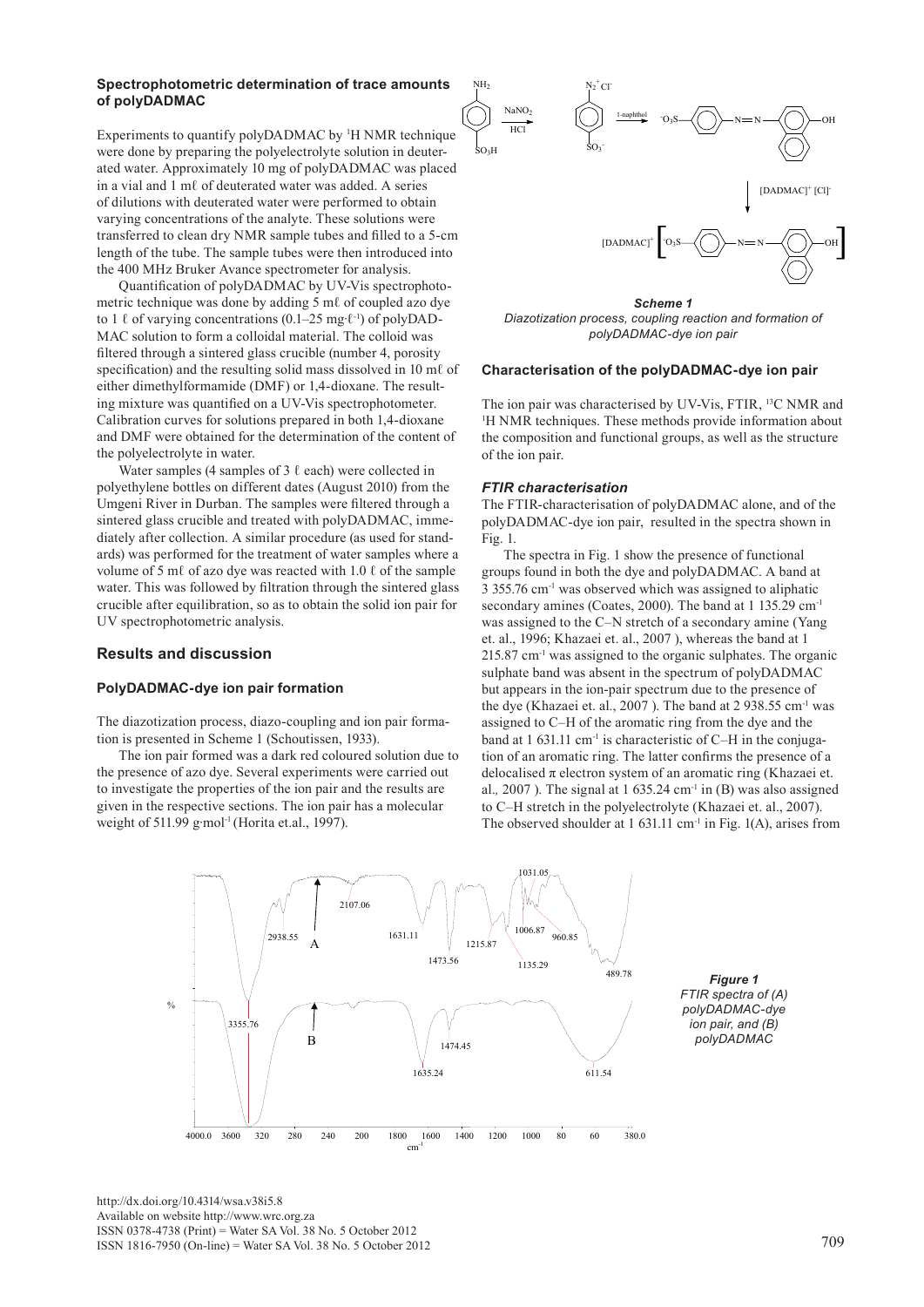



*Figure 3 1 H NMR spectrum of polyDADMAC-dye ion pair: Inset structure –Numbers 1, 2, 3, 4 in the signals correspond to the respective proton environments in the structure shown*

substituents on the ring as observed by Coates (2000). The band at 1 473.56 cm-1, appearing on both spectra, indicates a long carbon chain with a high degree of regularity for the linear backbone structure (Xamena et. al*.*, 2004). This is possibly contributed by the polyDADMAC polyelectrolyte. It was observed that the signal intensity was enhanced upon the formation of the ion pair as compared to the polyelectrolyte alone, shown in Fig. 1(B), confirming formation of an ion pair. The increased signal intensity (Fig. 1(A)) may be a result of signal amplification due to the functional groups from both molecules of the ion pair.

## *Characterisation by CP/MAS 13C NMR and 1 C NMR*

A solid sample of polyDADMAC–dye ion pair was characterised by CP/MAS 13C NMR. The results are given in Fig. 2.

From the spectrum (Fig. 2), the assignment of the peak of the ion pair corresponds to a linear polymer with 5-membered pyrollidinium ring. This peak assignment was identical to that described by Lancaster et. al (1976) and later confirmed by Assem et al. (2007) when using a trithiocarbonate RAFT (Reversible Addition Fragmentation Chain Transfer) agent. Signals (Fig. 2) contributed by the dye were observed at 127.4 δ and 138.3 δ but were very small owing to poor sensitivity of

the technique. A sample solution of the polyDADMAC-dye solid ion pair previously analysed with CP/MAS <sup>13</sup>C NMR was prepared in deuterated water and also analysed with 1 H NMR. The results are given in Fig. 3.

The <sup>1</sup>H NMR spectrum of the polyDADMAC-dye ion pair showed peaks due to both the polyDADMAC and the dye. However, the peaks due to the aromatic hydrogen atoms from the dye were not easily observable because of the poor sensitivity of the method. This required one to perform repeated scanning to enable visualisation of the poorly-resolved tiny signals. The aromatic hydrogen atoms were observed in the range 7.5–8.0  $\delta$  (see Fig. 3 inset, between 4  $\delta$  and 5  $\delta$ ). By contrast, the hydrogen peaks in polyDADMAC, unlike those from the dye, were clearly detected on the <sup>1</sup> H NMR spectrum as shown in Fig. 4, which is similar to studies reported by Saveyna et. al. (2008). For the purpose of quantification, the band at  $3.7 \delta$  was considered and its intensity monitored at varying concentrations of polyDADMAC solutions in deuterated water.

Figure 4 shows an example of one of the results obtained when the concentration of the polyelectrolyte was 1.0 mg∙ℓ-1. The signal at  $3.7 \delta$  was visible, but only as a weak band, after the instrument's sensitivity was enhanced by a factor of 10 (compare the *y*-axes of Figs. 3 and 4). This implies that <sup>1</sup> H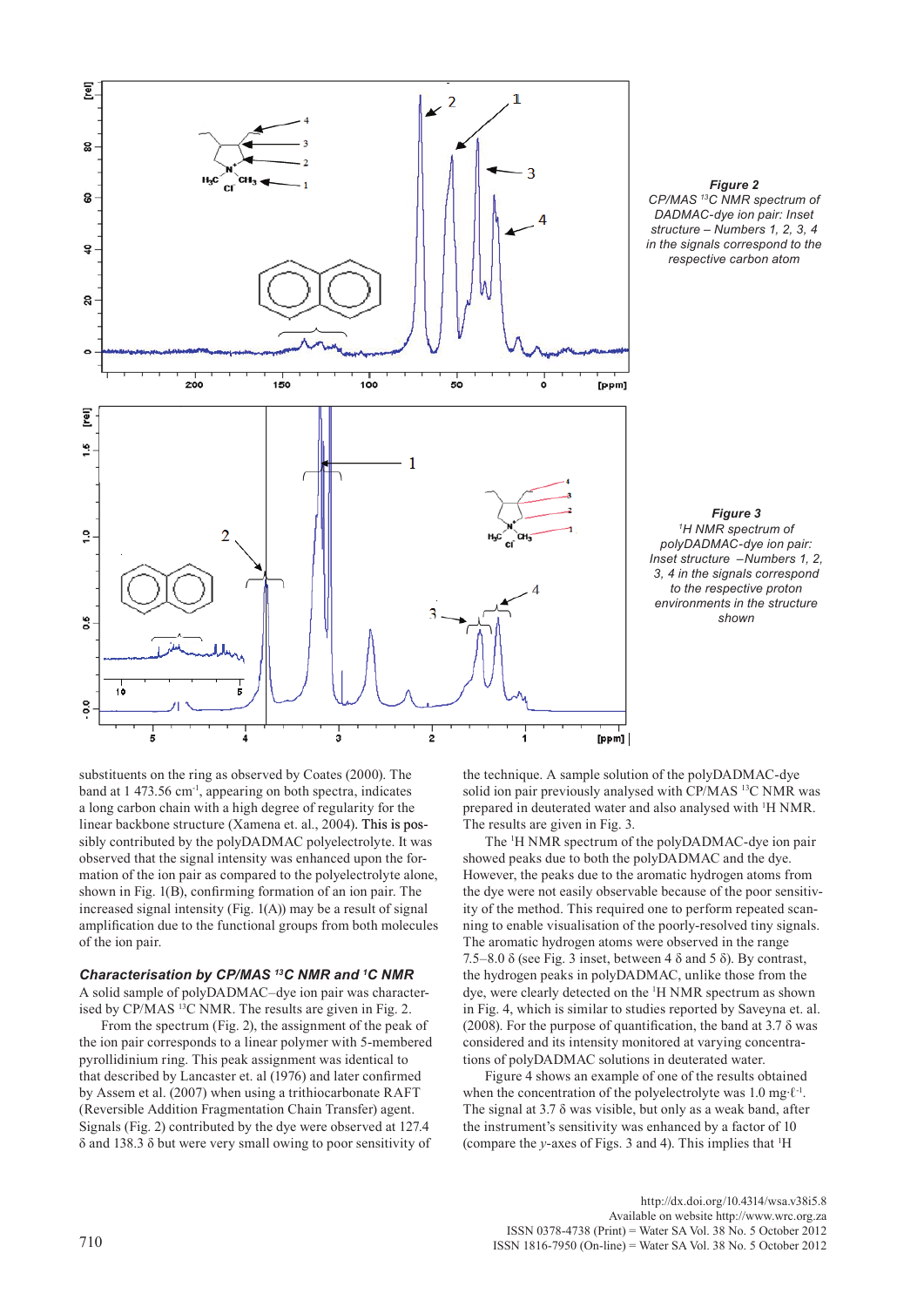

NMR is not a suitable technique for quantification of low concentrations of polyDADMAC in aqueous solution.

## *UV-Vis characterisation*

In the preliminary experiment, to establish if absorption in the visible region obeyed the Beer-Lambert law, solutions with different concentrations (0.4, 0.6, 0.8 and 1.0 mg∙ℓ-1 of poly-DADMAC) of the ion pair were analysed by UV-Vis spectrophotometry (between 400 and 600 nm). The resulting spectra are shown in Fig. 5.

It was observed that the polyDADMAC-dye ion pair has an absorption peak in the visible region (as shown in Fig. 5(B) inset) at a wavelength of 520 nm. This agrees with the findings of other workers who analysed phenols (related organics) by spectrophotometric methods, after formation of derivatives with the same dye (Whitlock et. al., 1972). In addition, Oakes et. al  $(2001)$  reported similar observations of maximum absorbance at 520 nm for the oxidation of azo dyes in aqueous media. In this study, varying concentrations of standard solutions (0.4, 0.6, 0.8 and 1.0 mg∙ℓ-1) showed a significant difference in absorbance values (obeying Beer-Lambert law) in the visible spectrum (at 520 nm). We also observed that the ion pair gave

significantly higher intensities in the UV region than those in the visible spectrum (compare the spectra of Fig. 5(A), 235 nm with Fig.  $5(B)$ , 520 nm). The high intensities in the UV region could be attributed to the conjugation of the dye (Kotera et. al., 1955). Thus, in the UV region the Beer-Lambert law was obeyed up to 0.8 mg∙ℓ-1, and spectrophotometric determination of polyDADMAC was therefore carried out in this region.

The effect of pH on the wavelength of maximum absorbance  $(\lambda_{\text{max}})$  was studied. Solutions of the ion pair were prepared at different pH values (1.50–12.00). The results obtained (spectra not shown) revealed that pH has no significant effect on  $\lambda_{\text{max}}$  at 205 nm and 230 nm, for solutions prepared in 1,4-dioxane and DMF, respectively. This confirms observation by Al-Shihry (2005) that pH has no effect on the conjugation of the molecule. However, the effect of solvent type on  $\lambda_{\text{max}}$ observed in our study was similar to observations reported by Dubas (2006). This solvatochromic effect was observed by Stamatovska and co-workers in 2006, in studies of the effect of solvents on electronic absorption spectra. They explained that the phenomenon was due to the free interaction of the chromophores in the molecules, whose absorption falls within a specific band arising from the delocalisation of the p-system, which spreads over the whole molecule. A study by Kotera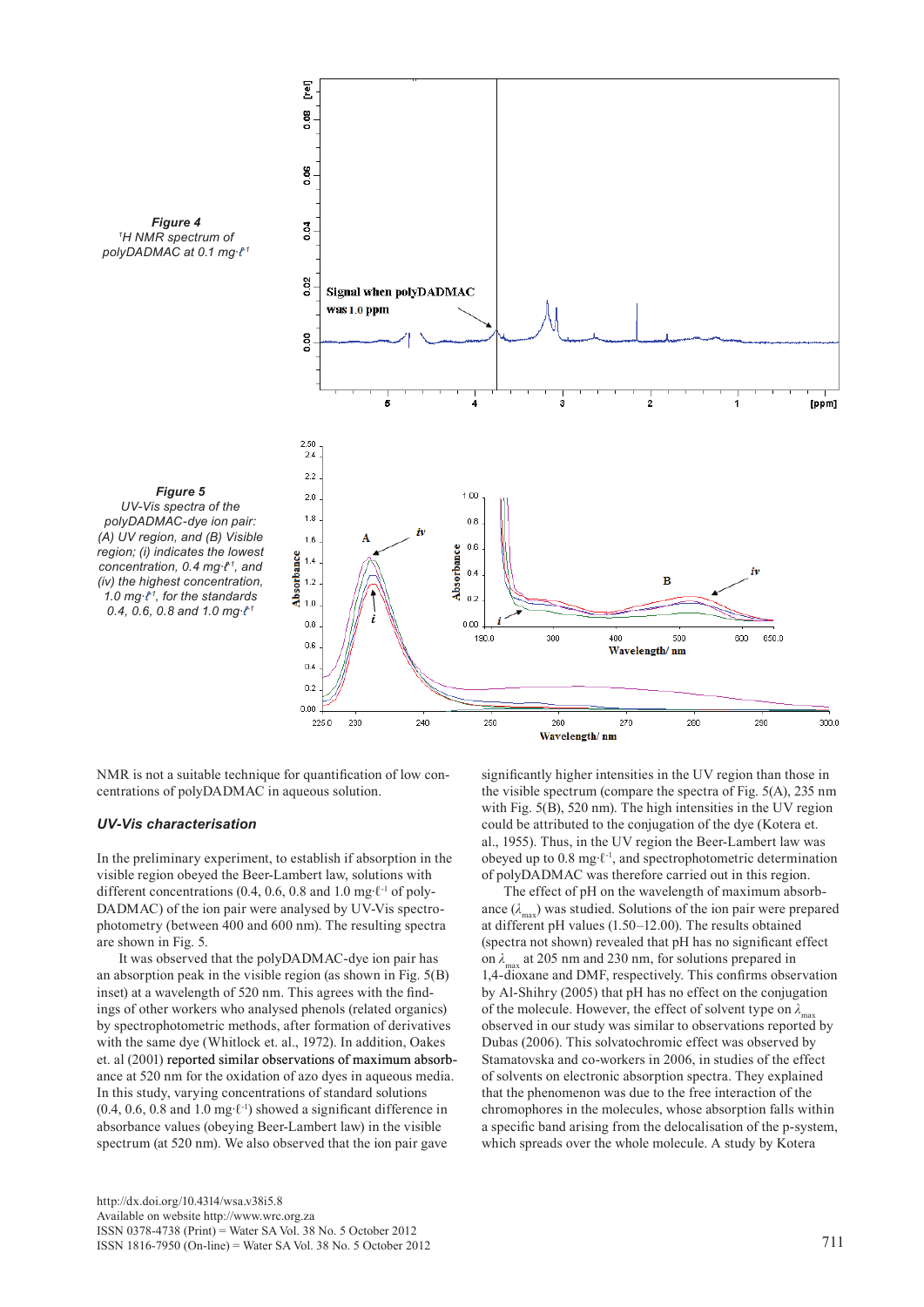

*Figure 6 (A) Spectra of polyDADMAC-dye ion pair dissolved in DMF, and (B) calibration plot for determination of DADMAC, concentration range 1.95 x 10-4 – 4.88 x 10-2 mol∙ℓ-1 of the ion pair; λmax = 230 nm; linear regression, R2 = 0.970; slope = 8 728 mol-1∙ℓ·cm-1*

*Figure 7 (A) Spectra of polyDADMAC-dye ion pair dissolved in 1,4-dioxane; and (B) calibration plot or determination of DADMAC using concentration range 1.95 x 10-4 – 3.51 x 10-3 mol∙t<sup>+1</sup>* of the ion pair; *λmax = 205 nm; linear regression, R2 = 0.998; slope = 9 778 mol-1∙ℓ∙cm-1*

and co-workers (1955) reported that solvents contribute a shift in  $\lambda_{\text{max}}$  due to dipole-dipole moments in functional groups. Stamatovska et. al. (2006) also reported that the effects of solvent polarity and hydrogen bonding on the absorption spectra were interpreted by the linear solvation energy relationships (LSER) concept developed by Kamlet and Taft (Bekárek, 1983; Kamlet et. al., 1983).

## **Calibration plots of polyDADMAC-dye ion pair by UV spectrophotometry**

A calibration curve for the determination of the polyDADMAC ion pair was prepared with standard solutions in the range 0.1–25.0 mg∙ℓ-1 polyDADMAC (proportional to molar concentration range 6.18 x  $10^{-7} - 1.55$  x  $10^{-4}$  mol⋅ $\ell$ <sup>-1</sup> of DADMAC monomer, molar mass 161.66 g⋅mol<sup>-1</sup>). The dissociated units of polyDADMAC in water react with the dye to form ion-pair colloids with a molar mass of 511.99 g∙mol-1(De Gennes, 1979). On this basis, the resulting concentrations of the ion pair formed would be proportional to 1.95 x  $10^{-4} - 4.88$  x  $10^{-2}$  mol⋅ $\ell$ <sup>-1</sup>. Figure 6(A) shows the various overlaid spectra for standard solutions of polyDADMAC prepared in DMF  $(10 \text{ m} \ell)$ , showing the  $\lambda_{\text{max}}$  at 230 nm, while the inset (B) is the corresponding

calibration plot with concentrations in mol∙ℓ-1. Note that the molar absorptivity was calculated in mol·ℓ-1∙cm-1.

As shown in Fig. 6, the plot is linear with a correlation coefficient  $(R^2)$  of 0.970 and a slope of 8 728 mol⋅ $\ell$ <sup>-1</sup>⋅cm<sup>-1</sup>. Similar results were obtained by Al-Shihry (2005) for spectroscopic studies of inclusion complexes of (4-hydroxy-1-napthylazo) benzene-sulphonic acid with cyclodextrin in aqueous solution, giving a molar absorption coefficient of 8 756 mol∙ℓ-1 cm-1 at 235 nm. A second calibration for polyDADMAC standards prepared in 1,4-dioxane (10 ml), showing  $\lambda_{\text{max}}$  at 205 nm, was obtained with concentrations ranging 0.1–1.8 mg⋅ $\ell$ <sup>-1</sup> (6.18 x10-7 to 1.12 x 10-5 mol∙ℓ-1 DADMAC). The corresponding molar concentrations of the ion pair formed, based on the above argument, would be 1.95 x  $10^{-4} - 3.51$  x  $10^{-3}$  mol⋅ℓ<sup>-1</sup>. Figure 7(A) shows the various overlaid spectra of the standard solutions (1.95 x 10<sup>-4</sup> – 3.51 x 10<sup>-3</sup> mol⋅ $\ell$ <sup>-1</sup>), while insert 7(B) is a linear calibration plot showing a correlation coefficient  $(R^2)$  of 0.998, intercept 0.089 and molar absorptivity of 9 757 mol∙ℓ-1 cm-1.

## **Detection limit**

The limit of detection (DL) was obtained graphically from the full calibration curve (prepared in 1,4-dioxane at  $\lambda_{\text{max}}$  of 205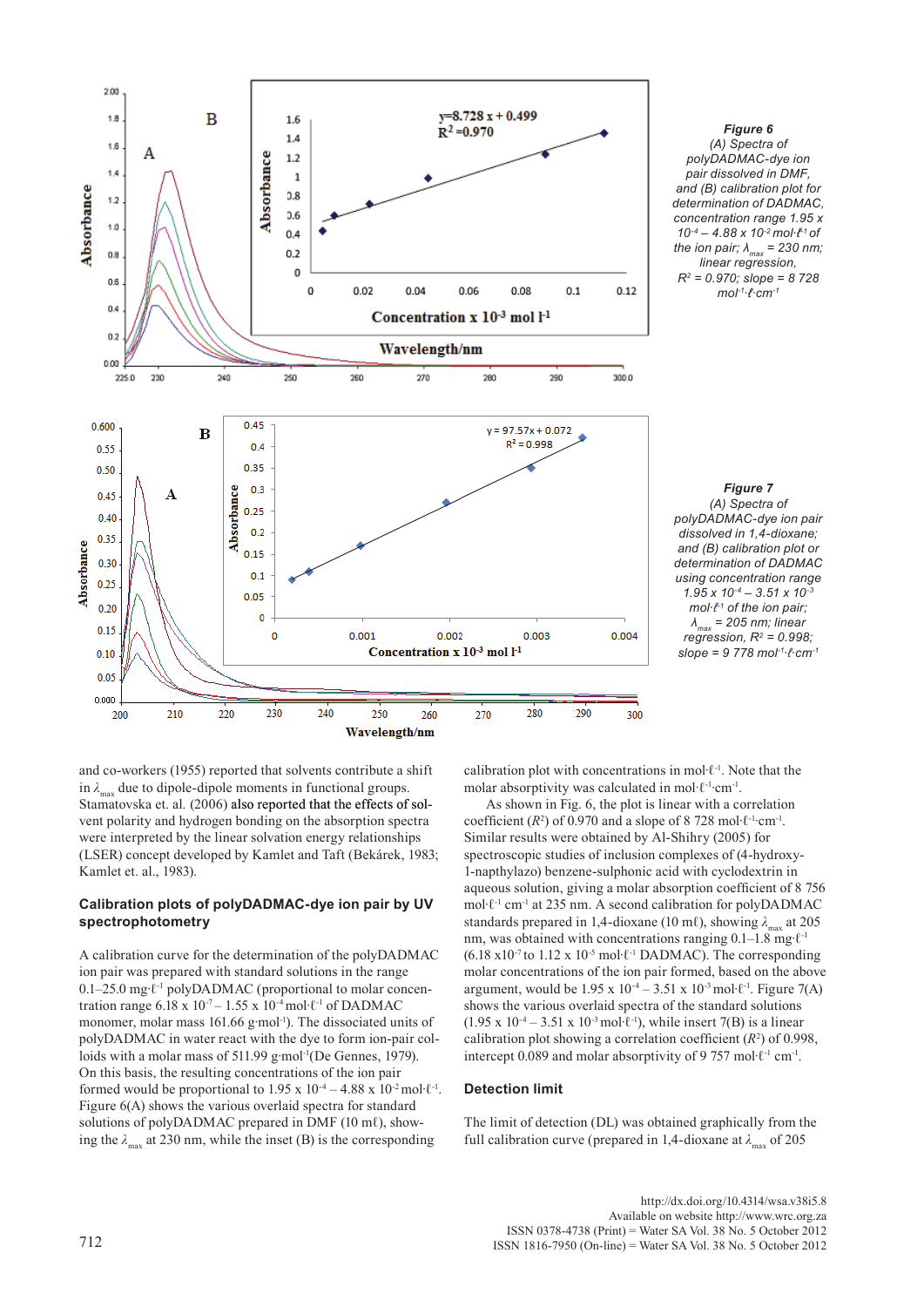nm, with a range of 0.05–2.0 mg⋅ℓ<sup>-1</sup> of polyDADMAC which translates to 3.09 x10<sup>-7</sup> - 1.24 x 10<sup>-5</sup> mol⋅ $\ell$ <sup>-1</sup> of ion-pair). The calculated DL value was 0.07 mg∙ℓ-1, which is proportional to a molar concentration of 1.37 x 10-7 mol∙ℓ-1 for the ion pair. On the basis of the DL value, this method would be suitable for the determination of the flocculant, polyDADMAC, at trace levels (concentrations  $\leq 0.1$  mg⋅ $\ell$ <sup>-1</sup>).

## **Analysis of environmental water samples**

Water samples (collected from the Umgeni River in Durban) were treated with 0.045 mg⋅ℓ<sup>-1</sup> polyDADMAC and filtered. Each of the filtrates (2  $\ell$ ) was spiked with 2 different concentrations of polyDADMAC (100 mℓ of 0.5 mg⋅ $\ell$ <sup>-1</sup> and 1.2 mg⋅ $\ell$ <sup>-1</sup>) and labelled as S1 and S2, respectively. The purpose of spiking the sample with the standards was to obtain relatively high concentration levels of polyDADMAC, detectable by the UV-Vis spectrophotometer.

The spiked samples were treated using a similar procedure to the standard solutions. The ion-pair formed was then dissolved in 10 m $\ell$  of 1,4-dioxane and the absorbance readings recorded. It was observed that water sample S1 (spiked with 0.5 mg∙ℓ-1 polyDADMAC) had an absorbance reading of 0.336 while S2 (spiked with 1.25 mg⋅ℓ<sup>-1</sup> polyDADMAC) gave a reading of 0.193. Based on the amounts of polyDADMAC added to the water samples (after treatment and spiking), it is expected that the final concentrations would be 0.545 mg∙ℓ-1 and 1.245 mg∙ℓ-1 for the S1 and S2 samples, respectively, assuming that no coagulation took place. The experimental values obtained with the UV-Vis method were 0.546 mg∙ℓ-1 and 1.245 mg∙ℓ-1 for S1 and S2, respectively, or 1.01 x 10<sup>-6</sup> or 2.43 x 10<sup>-6</sup> mol⋅ $\ell$ <sup>-1</sup>, (based on a molar mass 511.99 g∙mol-1 for the ion pair formed). The results show an average difference of 0.045 mg∙ℓ-1, which is not significantly different (based on ANOVA at *p* = 0.05, n = 8) from the initial amount of 0.045 mg⋅ $\ell$ <sup>-1</sup> used in the treatment. This indicates that the UV method is reasonably accurate for the determination of polyDADMAC at these concentration levels. The implication of these results is that when polyDAD-MAC is applied in the treatment of uncontaminated water (as is the case in our study), the final product may possibly contain the unreacted polycation. The latter is known to form compounds of health concern when reacting with chlorinated by-products (Park et. al., 2009).

# **Conclusions**

Quantitative determination by 1 H NMR spectroscopy of residual polyDADMAC in treated water at trace levels (<0.1 mg∙ℓ-1) was not possible due to the poor sensitivity of the method. The UV spectrophotometric technique showed better sensitivity (in terms of the detection limit) for the quantification of polyDADMAC. Formation of stable UV-active colloids of a polyDADMAC-dye ion pair and their subsequent solvation in DMF or 1,4-dioxane made determination of the flocculant residue possible. The colloid formation was due to the high affinity of polyDADMAC for negatively-charged/neutral particles of the (4-hydroxy-1-napthylazo) benzene-sulphonic acid dye. Thus, the reaction between the polyelectrolyte and the dye enabled this UV-inactive compound (polyDADMAC) to be analysed by the spectrophotometric technique. The effect of pH on  $λ_{max}$  for the polyDADMAC-dye complex was found to be insignificant for the two solvents systems studied. On the other hand, the nature of the solvent was found to play a significant role in determining the  $\lambda_{\text{max}}$  value. The solvent chosen was

1,4-dioxane, because of the low concentration range investigated (linear range  $0.1-1.8$  mg⋅ $\ell$ <sup>-1</sup>), which gave a detection limit of 0.07 mg∙ℓ-1 (70 ppb) of polyDADMAC, a value proportional to a molar concentration of 1.37 x  $10^{-7}$  mol⋅ $\ell$ <sup>-1</sup> of the ion pair. The developed method was found to be relatively easy for routine analysis, compared to the existing methods based on colloidal titration. The experimental results were found to be in close agreement with the expected values of the polyelectrolyte in the spiked water samples. The UV method developed in this study is suitable for trace analysis (concentrations  $\leq 0.1$  mg⋅ $\ell$ <sup>-1</sup>). The advantage of the developed method is that the UV spectrophotometric technique is simple, fast and does not require specialised skills. In addition, the method is applicable for detection of

polyDADMAC in the presence of interfering species in treated wastewater. This is because of the selective formation of the ion-pair with the dye which results in gravimetric precipitation of the ion-pair complex that can subsequently be determined spectrophotometrically. This selectivity is based on the fact that other substances in the water will not react with the dye and hence will remain in solution. Moreover in the case of co-precipitation of the analyte with any other species present in water, absorption of the complex will not take place at the same wavelength, as demonstrated in this study.

# **Acknowledgements**

IW Mwangi wishes to thank OPCW for financial support as well as his employer, Kenyatta University, for granting the study leave to undertake the PhD programme.

# **References**

- AL-SHIHRY SS (2005) Spectroscopic studies of inclusion complexes of 1-naphthol-4-sulfonate with cyclodextrin in aqueous solution. *Spectrochim. Acta. Part A* **61** 2439–2443.
- ASSEM Y, GREINER A and AGARWAL S (2007) Microwaveassisted controlled ring-closing cyclopolymerization of diallyldimethylammonium chloride via the RAFT process. *Macromolecules* **28** 1923–1928.
- BECKER NSC, BENNETT DM, BOLTO BA, DIXON DR, ELDRIDGE RJ, LE NP and RYE CS (2004) Detection of polyelectrolytes at trace levels in water by fluorescent tagging. *React. Funct. Polym.* **60** 183–193.
- BEKÁREK V (1983) Improvement of the applicability of Taft-Kamlet solvent polarity parameters to chemical reactivity. *J. Chem. Soc. Perkin Trans.* **2** 1293–1296.
- COATES J (2000) Interpretation of infrared spectra, a practical approach. *Encyclopedia of Analytical Chemistry*. John Wiley & Sons Ltd, Chichester. 10815–10837.
- GENNES PG de (1979) *Scaling Concepts in Polymer Physics* (1st edn.). Cornell University Press, New York.
- DUBAS ST, CHULARAT IC and POTIYARAJ CP (2006) Optical alcohol sensor based on dye-chitosan polyelectrolyte multilayers. *Sensor Actuator B* **113** 370–375.
- FAUST AD and ALY OM (1983) *Chemistry of Water Treatment*. Butterworths, Boston.
- HORITA K, WANG GF and SATAKE M (1997) Column preconcentration analysis–spectrophotometric determination of nitrate and nitrite by a diazotization–coupling reaction. *Analyst* **122** 1569–1574.
- JOHN W, BUCKLEY CA, JACOBS EP and SANDERSON DR (2002) Analysis of polydadmac by off-line membrane filtration gel permeation chromatography. URL: *www.ewisa.co.za/literature/ files/404%20John.pdf* (Accessed 6 February 2011).
- KAMLET MJ, ABBOUD LM, ABRAHAM MH and TAFT RW (1983) Linear solvation energy relationships, 23: A comprehensive collection of the solvatochromic parameters,  $\pi^*$ ,  $\alpha$ ,  $\beta$ , and some